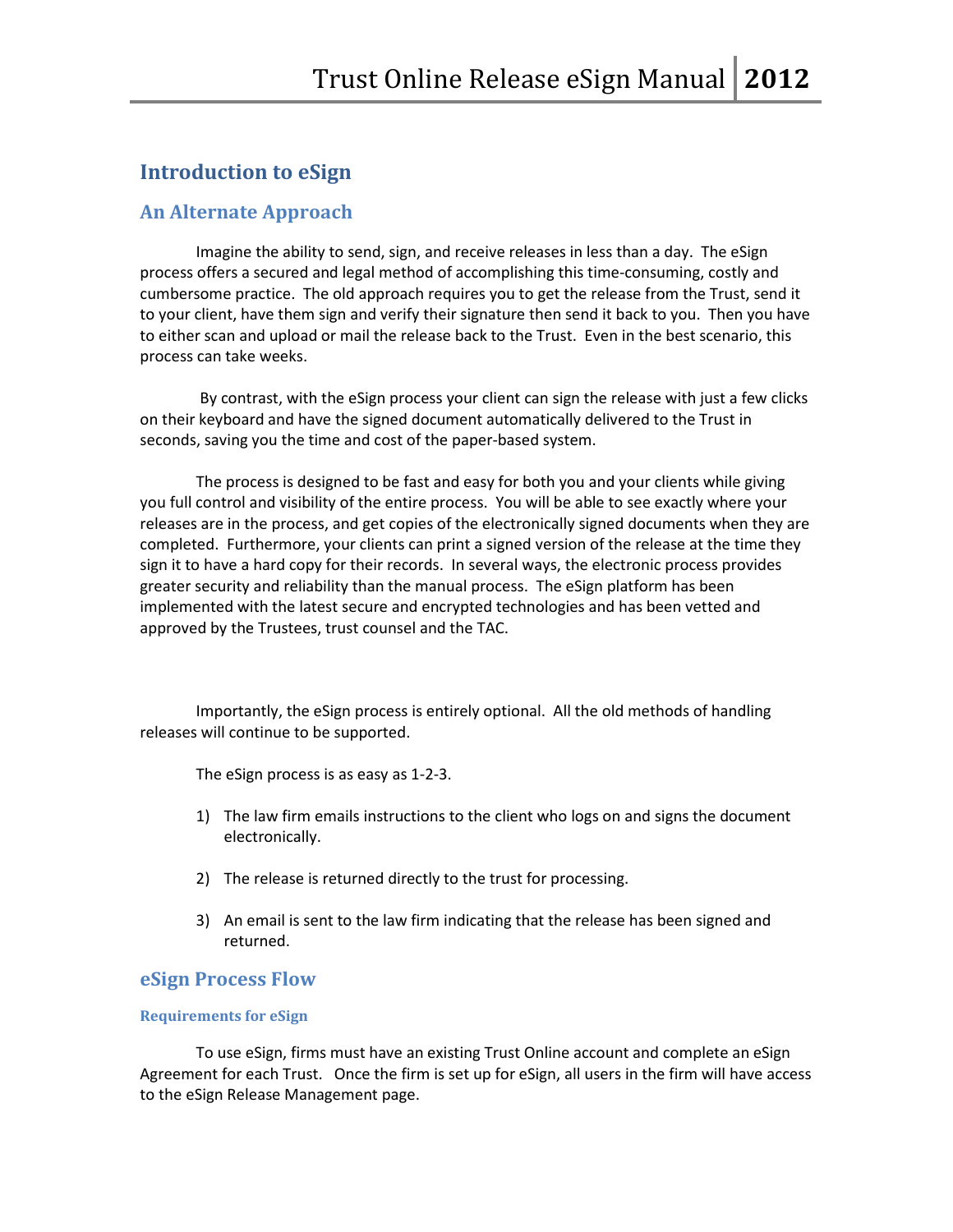In order for claims to be eligible for the electronic signature process, they must be in the Offer Issued status and queue. Claims cannot have an open Release deficiency or be on any type of hold or research.

#### **Release Verification Process**

When claims are electronically signed, they must go through a verification process similar to what paper claims go through. There are two types of verification for electronically signed releases.

The **Automated** process applies to claims where the injured party is living and does not have a power of attorney or personal representative who will sign the release. In these instances, after the injured party electronically signs the release, it is automatically verified by the system, and the claim is sent to the payment queue.

The **Manual** process applies to claims where the injured party is either *deceased* or *living and has a power of attorney or personal representative* who signed the release for them. In these instances when the P.O.A. or P.R. electronically signs the release, the release is not automatically verified and the claim is sent to the release verified queue for manual verification.

#### **Legal – Federal and State Legislation**

**ESIGN** – Federal law approving use of electronic signatures: The Electronic Signature in Global and National Commerce Act (ESIGN, Pub.L. 106-229, 14 Stat. 464, enacted June 30, 2000, 15 U.S.C. ch. 96) is a United States federal law passed by the U.S. Congress to facilitate the use of electronic records and electronic signatures in interstate and foreign commerce by ensuring the validity and legal effect of contracts entered into electronically. The general intent of the ESIGN Act is spelled out in the very first section (101.a), that a contract or signature "may not be denied legal effect, validity, or enforceability solely because it is in electronic form". This simple statement provides that electronic signatures and records are just as good as their paper equivalents, and therefore subject to the same legal scrutiny of authenticity that applies to paper documents.

**UETA** – State-by-state laws that further clarify and approve use of electronic signatures at the state level: The Uniform Electronic Transactions Act (UETA) is one of the several United States Uniform Acts proposed by the National Conference of Commissioners on Uniform State Laws (NCCUSL). Since then 47 states, the District of Columbia, Puerto Rico and the U.S. Virgin Islands have adopted it into their own laws. Its overarching purpose is to bring into line the differing State laws over such areas as retention of paper records (checks in particular), and the validity of electronic signatures, thereby supporting the validity of electronic contracts as a viable medium of agreement.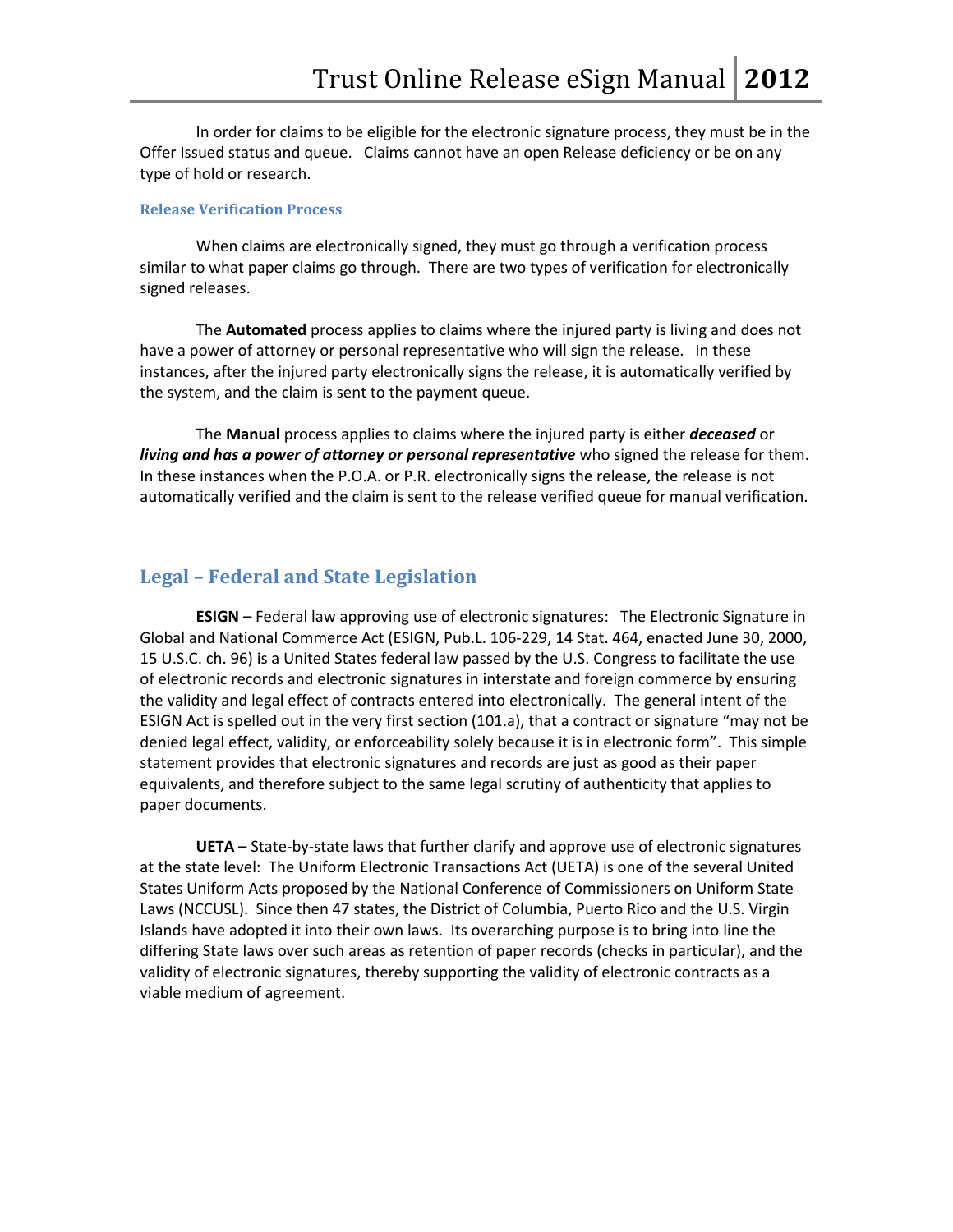#### **Security**

The electronic signature process has enhanced security over the conventional paper method. With the paper method, it is very difficult to know if the document provided to the claimant is exactly what was issued by the Facility. Furthermore, it is similarly difficult to know that the document returned to the Facility is the same as what the claimant signed. There is no way to know whether or not a document has been digitally altered.

With the electronic method, the release document is provided directly to the claimant electronically and there is no opportunity for it to be tampered with or otherwise modified. Once the release is signed, it is digitally encrypted making the document tamper proof. Every electronic touch of the document is logged providing a full audit trail and chain of custody; therefore, the Trust, the law firm and the claimant can independently verify that the document has not been altered after being signed.

The IP address of the computer used to sign the document is compared against a database of all Trust Online user IP addresses. When a release is signed from a computer that might not typically be used by a claimant, the trust will follow up with the law firm to guard against inappropriate use of the eSignature process.

#### **Release Management**

In order to provide law firms with an efficient way to manage the electronic signature process, a new tab in the Notifications page of Trust Online has been added. In the process of adding this new feature, it became clear that this functionality is useful for all release management, not just those designated for electronic signature. We would encourage you to consider using this new feature for all your release management tasks, whether or not you choose to take advantage of eSign.

In addition to this new tab, we have added a Trust filter to the existing Notification section. This new feature will help law firms manage the huge inventory of notifications generated by Trust Online.

| Choose Trust   B&W $\vee$     |                                                 |  |               |  |  |  |  |  |  |  |
|-------------------------------|-------------------------------------------------|--|---------------|--|--|--|--|--|--|--|
|                               | <b>Notifications</b>   B&W - Release Management |  |               |  |  |  |  |  |  |  |
| <b>Attorney Notifications</b> |                                                 |  |               |  |  |  |  |  |  |  |
| <b>Notification Type All</b>  |                                                 |  | <b>Search</b> |  |  |  |  |  |  |  |
|                               |                                                 |  |               |  |  |  |  |  |  |  |

The Release Management section allows firms to search for their releases in a number of different ways. Similar to the Claim Search page, firms can still search for their releases by Claim Number, Last Name, Social Security Number, Firm File Number, Confirmed Injury, Claim Option, Status and Queue. In addition to these search criteria, firms may also search by any of the Release specific filters listed below.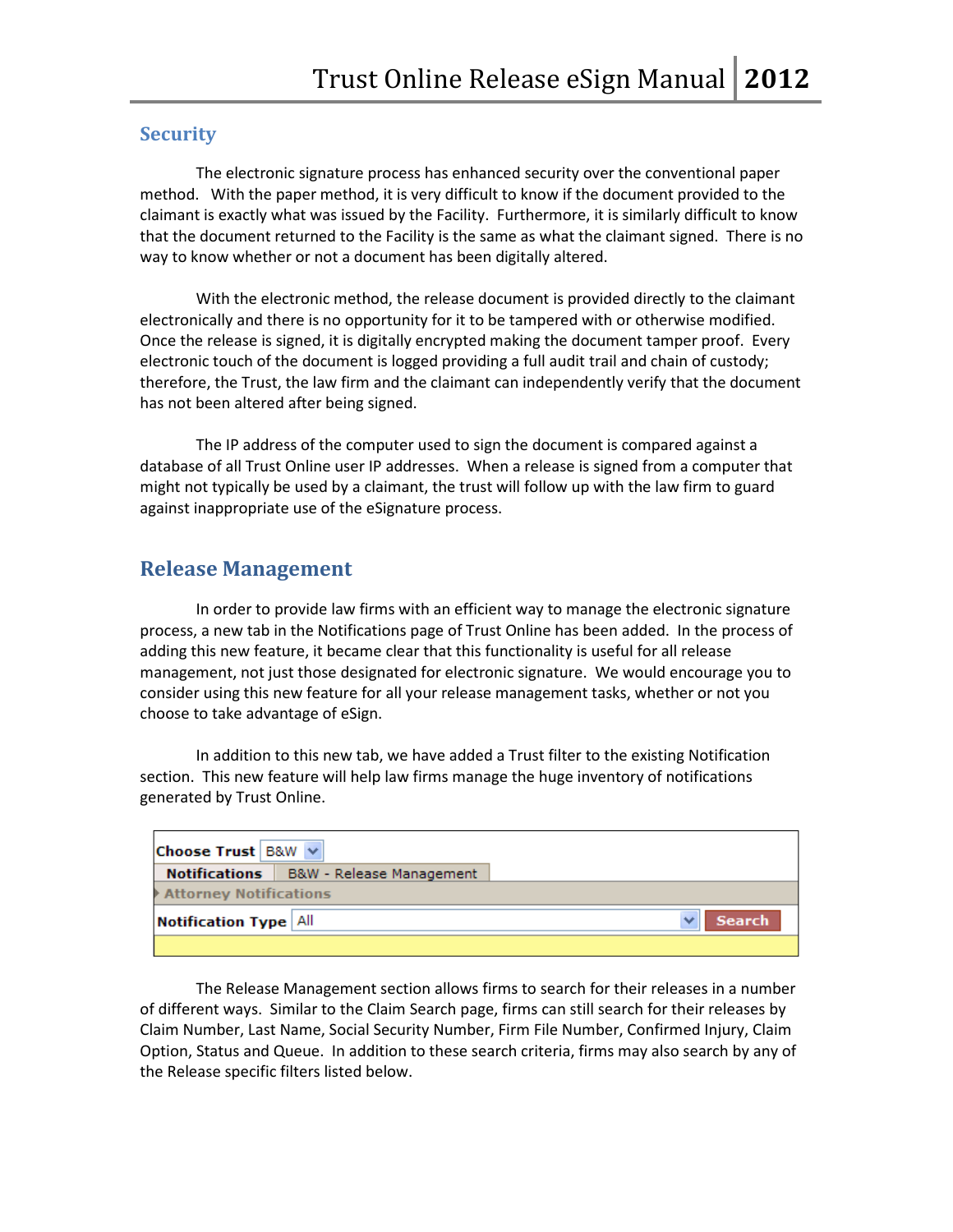| <b>Choose Trust B&amp;W</b>                                     |                                                                                      |    |                         |                                                                                                                      |
|-----------------------------------------------------------------|--------------------------------------------------------------------------------------|----|-------------------------|----------------------------------------------------------------------------------------------------------------------|
| <b>Notifications</b><br><b>B&amp;W - Release Management</b>     |                                                                                      |    |                         |                                                                                                                      |
| <b>Release Search</b>                                           |                                                                                      |    |                         |                                                                                                                      |
| <b>Last Name</b>                                                |                                                                                      |    | <b>Claim Number</b>     |                                                                                                                      |
| <b>SSN</b>                                                      |                                                                                      |    | <b>Firm File Number</b> |                                                                                                                      |
| <b>Release Issue Date From</b>                                  |                                                                                      | To |                         |                                                                                                                      |
| eSign Signature Date From                                       |                                                                                      | To |                         |                                                                                                                      |
| <b>Trust: B&amp;W</b>                                           |                                                                                      |    |                         |                                                                                                                      |
| <b>Confirmed Injury</b>                                         | A<br>Level VIII. Mesothelioma<br>Level VII. Lung Cancer 1<br>Level VI. Lung Cancer 2 |    | <b>Status</b>           | All<br><b>Awaiting Quality Assurance</b><br>Deemed Withdrawn<br>Deferred                                             |
| <b>Claim Option</b> All<br>eSign Status All                     | ▼<br>$\blacktriangledown$                                                            |    | Queue                   | All<br>A<br><b>Audit Queue</b><br><b>Awaiting Document Tank</b><br>$\overline{\phantom{1}}$<br>Change Research Queue |
| <b>Comment</b>                                                  |                                                                                      |    | Selected for eSign      |                                                                                                                      |
| <b>Clear</b><br><b>Results View Standard ▼</b><br><b>Search</b> |                                                                                      |    |                         |                                                                                                                      |

- **Release Issue Date** Users can search for releases within a date range. The Release Issue Date would be the date the release was created. Releases issued on the *From* or *To* date will be included in the search results. (the title of this one is Issue but in the paragraph it says "Issued" – they should be consistent
- **eSign Status** Users can search for releases that have been electronically signed by checking the **Signed** box or ones that have not been electronically signed by checking the **Unsigned** box. If none or both boxes are checked, all signed and unsigned releases will be included in the search results.
- **Selected for eSign** Users can search for releases that were selected for the eSignature process by checking this box.
- **e eSign Signature Date –** Users can search for releases within a date range. The eSign Signature Date would be the date the release was electronically signed by the clilent. Releases signed on the *From* or *To* date will be included in the search results.
- **Comment –** Users can search for releases with comments that were previously entered by a user.

The releases returned in the search results include information pertaining to the specific release. Only claims that have an active release (not cancelled) will be included in the results. Depending upon the **Results View** selected, more or less information will be available.

The **Standard** results view includes the Name, SSN, Attorney, Confirmed Injury, Claim #, Option, Release Issue Date**,** Gross Value, Offset, Liquidated Value, eSign Key, Comment, and eSign Selected.

The **Extended** results view includes the same information as the Standard results view as well as the following information: Trust, Status, Queue, Firm File #, eSign Status, eSign Signature Date and Edited By.

| <b>EDITABLE FIELDS</b> |                                |                                |                            |         |                     |                              |                              |               |                                                      |           |                        |                                   |  |
|------------------------|--------------------------------|--------------------------------|----------------------------|---------|---------------------|------------------------------|------------------------------|---------------|------------------------------------------------------|-----------|------------------------|-----------------------------------|--|
|                        |                                |                                |                            |         |                     |                              |                              |               |                                                      |           |                        | Save to rue < $1$ to $1$ or $1 >$ |  |
| <b>Name</b>            | <b>SSN</b>                     | <b>Attorney</b>                | <b>Confirmed</b><br>Injury | Claim # | <b>Option</b>       | Release<br><b>Issue Date</b> | <b>Gross</b><br><b>Value</b> | <b>Offset</b> | Liquidated<br><b>Value</b>                           | eSign Key | <b>Comment</b>         | eSign<br><b>Selected</b>          |  |
| Smith,<br>John         | 111558877                      | Yousefi,<br>Pouva <sub>R</sub> | Level VII.<br>Lung Cancer  | 2211094 | Expedited<br>Review | 3/3/2009                     |                              |               | \$35,000.00 \$0.00 \$35,000.00 214B1C20 claimant for |           | send to<br>lesignature | Yes                               |  |
|                        | Save To File < 1 to 1 of $1 >$ |                                |                            |         |                     |                              |                              |               |                                                      |           |                        |                                   |  |

| Standard Results View |  |  |
|-----------------------|--|--|
|-----------------------|--|--|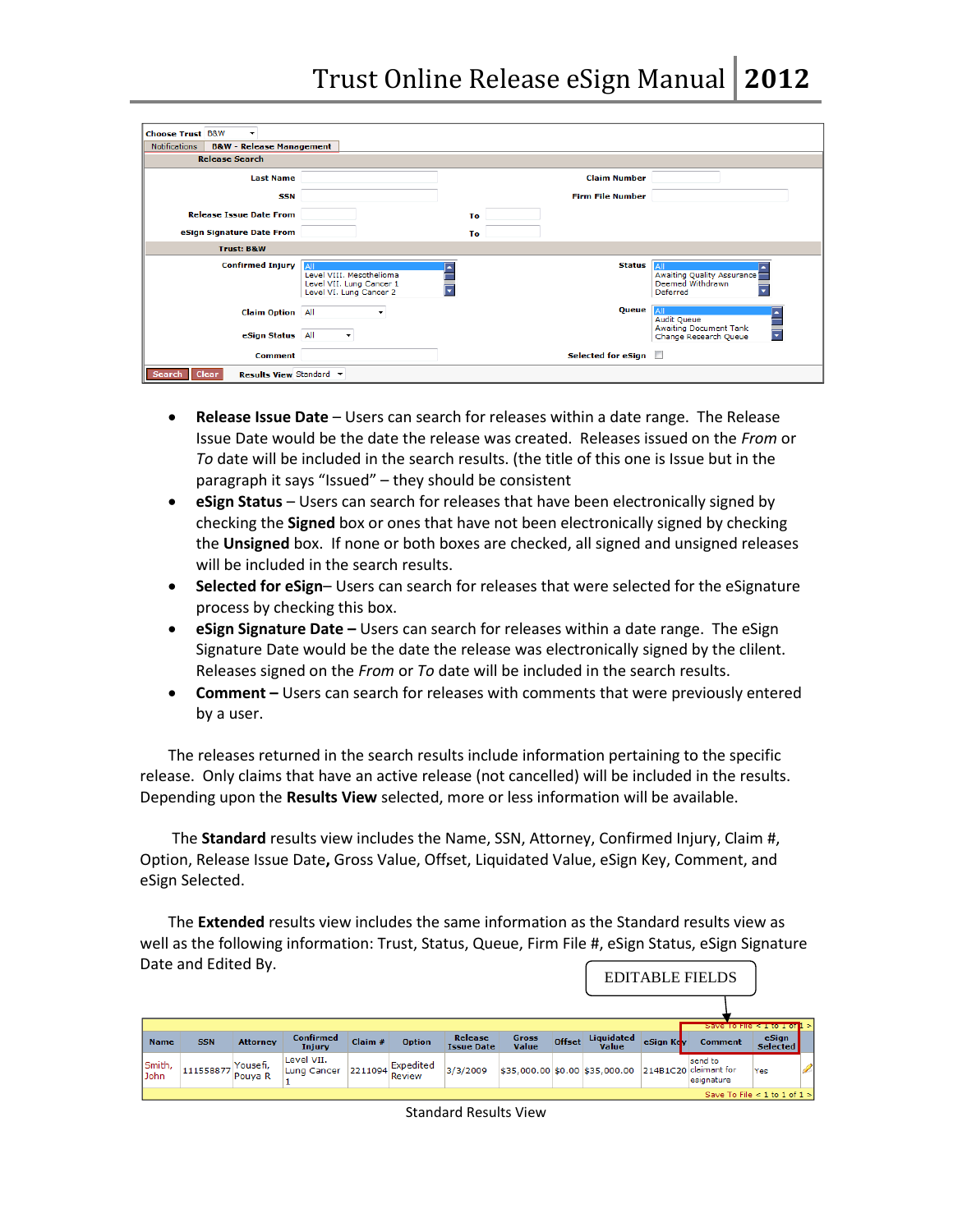A key feature of the release results grid is the ability to edit each record that is returned. The editable fields, the **Comment** and **eSign Selected** fields, allow firms to make comments specific to the release while the eSign Selected field is a check box that enables the firm to keep track of the releases they have selected for the eSign process.

In the example above, the eSign Selected field is set to "Yes" which indicates that the firm has marked this record in order to have it electronically signed by their client. They also added a comment stating "send to claimant for signature". Also notice that the eSign Status field which indicates whether or not a release has been electronically signed defaults to "Unsigned" until the time the release is eSigned.

After the claimant electronically signs the release, the eSign Status is updated to reflect the new Signed status and the Queue has changed from the Offer Issued Tank to the Release Verify Queue.

|                              |               |  |                                       |  |                      |                            |           |                     |                            |                                 |                              |               |                                                         |           |                        |                                                    |                                          | Save To File < 1 to 1 of 1 > |                     |  |
|------------------------------|---------------|--|---------------------------------------|--|----------------------|----------------------------|-----------|---------------------|----------------------------|---------------------------------|------------------------------|---------------|---------------------------------------------------------|-----------|------------------------|----------------------------------------------------|------------------------------------------|------------------------------|---------------------|--|
| <b>Name</b>                  | <b>SSN</b>    |  | <b>Trust Attorney Status Oueue</b>    |  |                      | <b>Confirmed</b><br>Injury | Claim $#$ | Firm<br><b>File</b> | <b>Option</b>              | Release<br>Issue<br><b>Date</b> | <b>Gross</b><br><b>Value</b> | <b>Offset</b> | Liquidated<br><b>Value</b>                              | eSign Key | eSign<br><b>Status</b> | eSign<br>Signature Comment Selected<br><b>Date</b> |                                          | eSign                        | Edited<br><b>Bv</b> |  |
| Smith.<br>John               | 111558877 B&W |  | Yousefi, Offer<br>Pouya R Issued Tank |  | Offer<br>Issued Lung | Level VII.<br>Cancer 1     | 2211094   |                     | Expedited<br><b>Review</b> |                                 |                              |               | 3/3/2009 \$35,000.00 \$0.00 \$35,000.00 214B1C20 Signed |           |                        |                                                    | send to<br>claimant<br>for<br>esignature | Yes                          |                     |  |
| Save To File < 1 to 1 of 1 > |               |  |                                       |  |                      |                            |           |                     |                            |                                 |                              |               |                                                         |           |                        |                                                    |                                          |                              |                     |  |
|                              |               |  |                                       |  |                      |                            |           |                     |                            | - - - -                         | .                            |               |                                                         |           |                        |                                                    |                                          |                              |                     |  |

Extended Results

# **eSign Process**

The Release Management page is intended for searching, tracking and managing releases in various stages of the release life cycle from the time they were issued through the payment process. With the added ability to export all of these records to an Excel spreadsheet and email your clients this information using mail merge, firms can easily manage the eSign process while maintaining total privacy and complete control over the communication with their clients. It is impossible for the Trust to see, track or in any way be involved in the communication between you and your clients.

## **Exporting**

The new Release Management page has advanced search capabilities using release specific criteria to narrow your search. Once you decide which releases need to be emailed to your clients for electronic signature, you can search for this list of claims and export them to an Excel file by clicking on the <**Save to File**> link. A File Download dialogue box prompting the user to Open or Save the file will be displayed. The file will be saved as a comma separated value (.csv) file. Once it is saved, you can re-open and save the file as an Excel file format and add any additional column with the data needed to email your clients using the Mail Merge feature in the Microsoft Office Suites.

### **Mail Merge**

Using Excel, Word and Outlook, you can easily create a mail merge document to email your clients with all of the vital information needed to have the releases electronically signed. For example, you can create a Word document template with instructions on how to sign the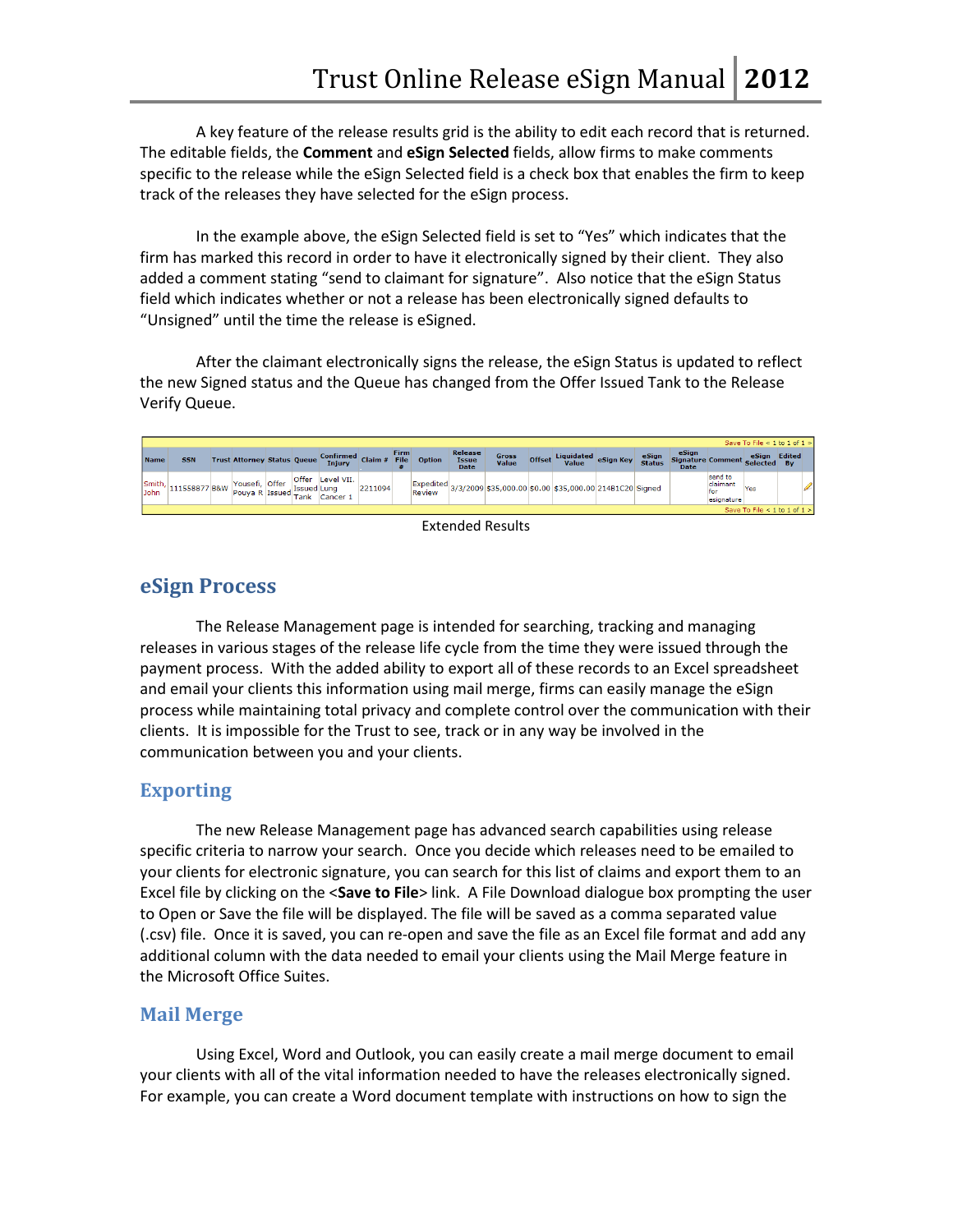release electronically, the claim number, the eSign Key as well as the link to the eSign site. If you have questions about how to create and use a mail merge document, please contact Web Support at the Facility.

## **eSignature Release Notifications**

An email notification is sent to firms each day notifying them of which clients electronically signed releases. To receive the email notifications, either the firm super user or the attorney, who must have a Trust Online attorney account, can set up users to receive the eSignature Release Notifications by going to their Profile page and setting the preferences for each user.

|              | eSignature Release Notifications |             |
|--------------|----------------------------------|-------------|
|              | Enable Electronic Notification:  |             |
| <b>Trust</b> | Account                          |             |
| All          | --- Select Account ---           | <b>SAVE</b> |
|              |                                  |             |

The notification has to be set up for each Trust the user has access to, or if the user wants to be notified for all trusts, you can leave the default of "All" and select the user(s) from the Account drop-down box. After adding the user, click the <**Disk**> icon to save the new added line. After adding each of the users click the <**Save**> button at the bottom of the page in order for all changes to take effect.

### **How to sign your release electronically – Claimant Instructions**

First, click on the link sent in the email from your attorney. Clicking on this link will direct you to the login page of the **Offer Acceptance and Release Signature** site. Also in this email, the attorney has provided you with the *Claim Numb*er and *eSign Key*. These two pieces of information as well as the injured party's *date of birth* and the *last 4 digits* of the *social security number* are needed to log into the site.

After entering these 4 pieces of information, click the <**Sign In**> button. After logging into the site, you will be able to view the summary claim information, a copy of the release and two buttons – a **Sign Later** and **Sign**. The summary includes the Injured Party, Personal Representative and Release information.